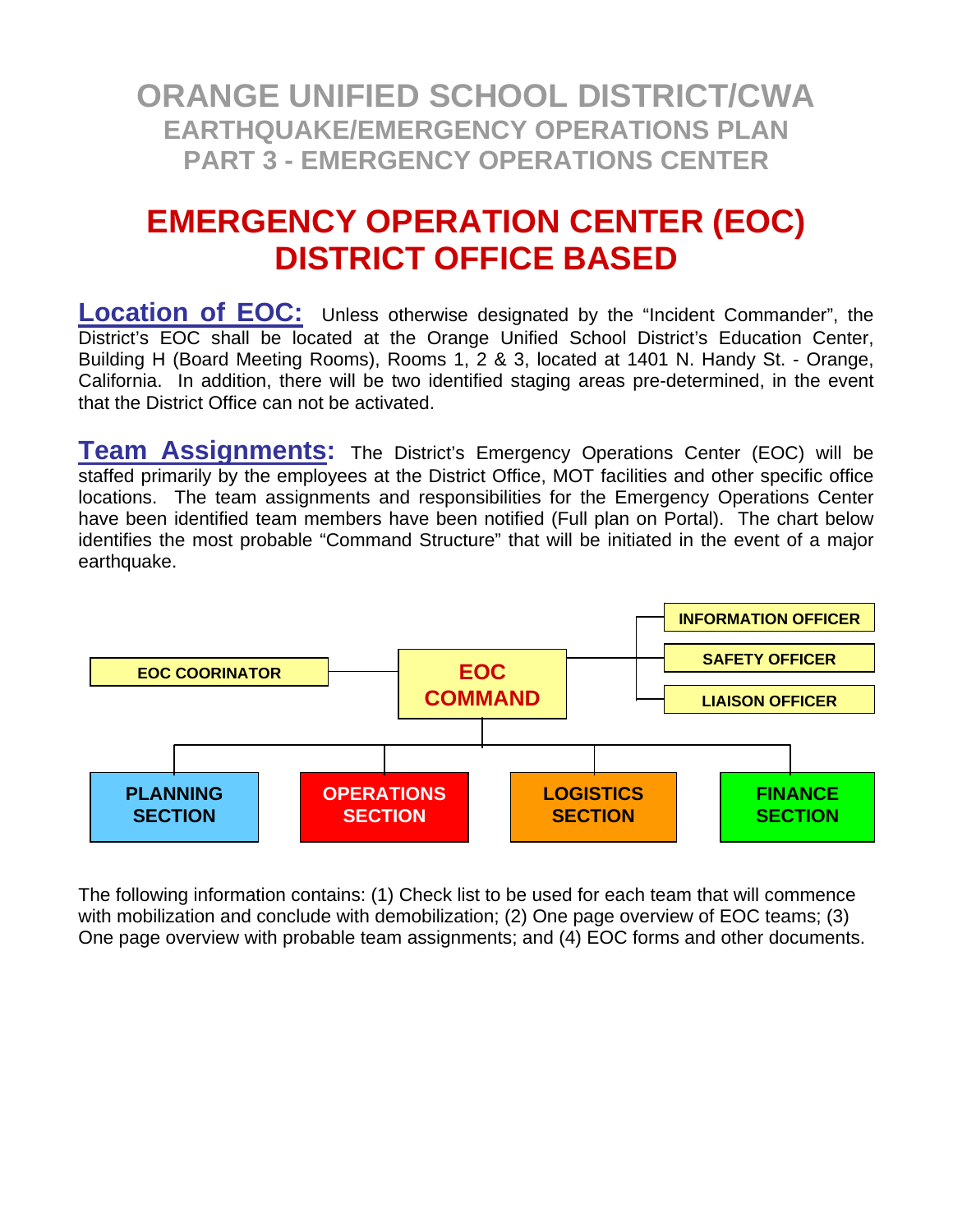# **EOC – INCIDENT COMMANDER CHECKLIST**

| <b>COMPLETED</b> | <b>ACTIVATION</b>                                                                                                                |
|------------------|----------------------------------------------------------------------------------------------------------------------------------|
|                  | Determine appropriate level of activation based on situation as known                                                            |
|                  | Mobilize appropriate personnel for initial activation of EOC                                                                     |
|                  | Respond immediately to EOC site and determine operational status.                                                                |
|                  | Obtain briefing from whatever sources are available                                                                              |
|                  |                                                                                                                                  |
| <b>COMPLETED</b> | <b>START UP ACTIONS</b>                                                                                                          |
|                  | Assign staff to initiate check-in procedures                                                                                     |
|                  | Ensure that the EOC organization and Staffing chart is posted and that<br>arriving team members are assigned by name             |
|                  | Ensure that the EOC organization and Staffing chart is posted and that<br>arriving team members are assigned by name             |
|                  | Ensure that EOC is properly set up and ready for operations.                                                                     |
|                  | Ensure that section coordinators (general staff) are in place as soon as<br>possible and are staffing their respective sections. |
|                  | Ensure that the management function is staffed as soon as possible at the<br>level needed. (Information, liaison, etc.).         |
|                  | Ensure that field agency representatives have been assigned to other<br>facilities as necessary.                                 |
|                  | Ensure that telephone and/or radio communications with other facilities are<br>established and tested.                           |
|                  | Open and maintain a position log.                                                                                                |
|                  | Confirm the delegation of authority as required from the agency<br>administrator. Obtain any guidance or direction as necessary. |
|                  | Schedule the first planning meeting.                                                                                             |
|                  | Confer with Operations Section Coordinator and other general staff to                                                            |
|                  | determine what representation is needed at the EOC from other agencies.                                                          |
|                  | Determine need, and establish, if necessary, a deputy position.                                                                  |
|                  | Request additional personnel support as needed for the organization.                                                             |
|                  |                                                                                                                                  |
|                  | <b>INCIDENT COMMANDER CHECKLIST - CONTINUED ON THE NEXT PAGE</b>                                                                 |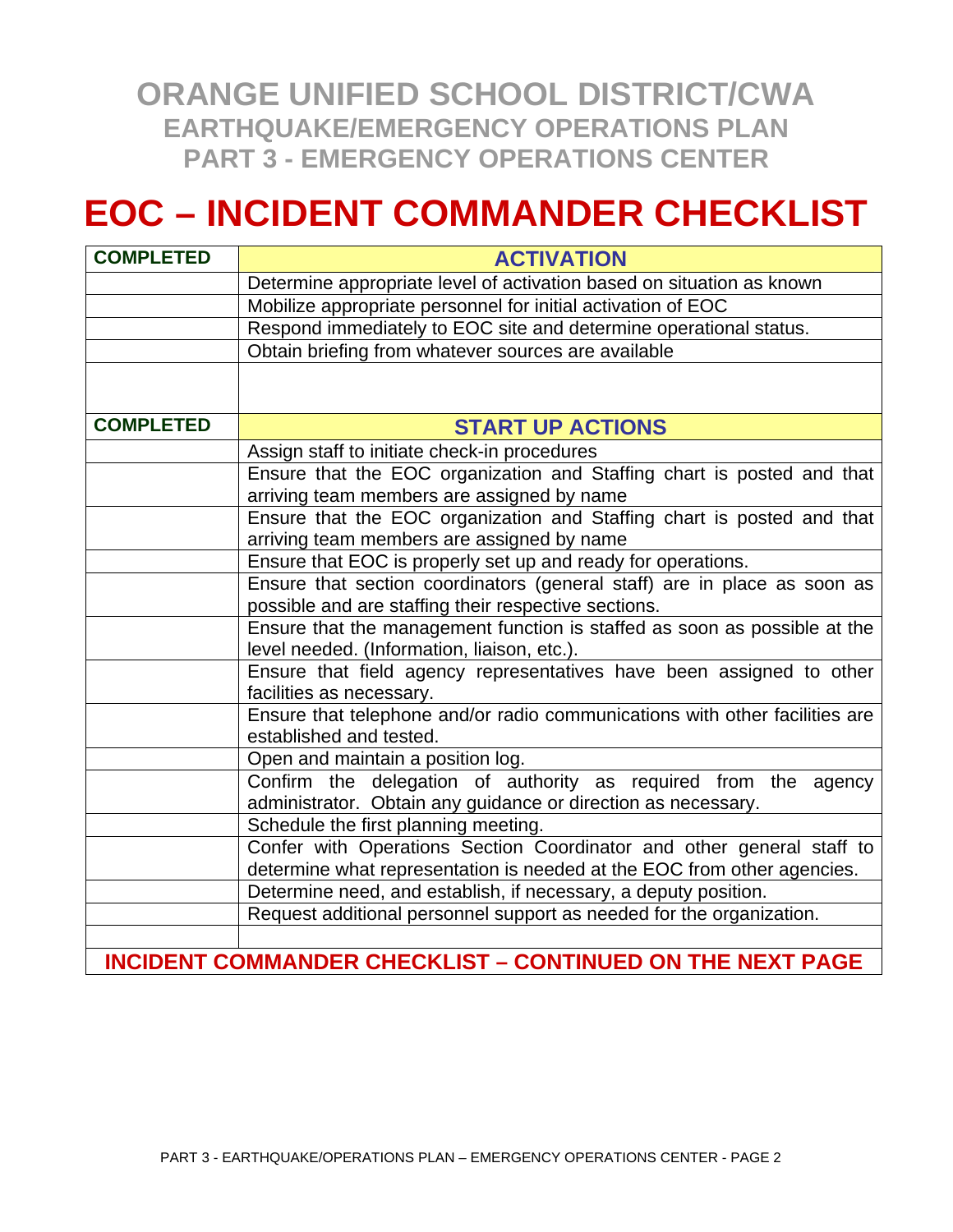| <b>INCIDENT COMMANDER CHECKLIST - CONTINUED</b> |                                                                                                                |
|-------------------------------------------------|----------------------------------------------------------------------------------------------------------------|
| <b>COMPLETED</b>                                | <b>OPERATIONAL DUTIES</b>                                                                                      |
|                                                 | Establish and maintain contacts with adjacent jurisdictions/agencies and                                       |
|                                                 | with other organizational levels as appropriate.                                                               |
|                                                 | Monitor section level activities to assure that all appropriate actions are                                    |
|                                                 | being taken.                                                                                                   |
|                                                 | In conjunction with the public information officer, conduct news conferences                                   |
|                                                 | and review media releases as required. Establish procedure for information                                     |
|                                                 | releases and press briefings.<br>Ensure that the liaison officer is providing for and maintaining positive and |
|                                                 | effective interagency coordination                                                                             |
|                                                 | Hold action planning meeting of section and branch coordinators, agency                                        |
|                                                 | representatives (as required) and key staff.                                                                   |
|                                                 | Thoroughly brief relief upon shift change.                                                                     |
|                                                 |                                                                                                                |
| <b>COMPLETED</b>                                | <b>DEACTIVATION</b>                                                                                            |
|                                                 | Authorize deactivation of sections, branches or units when they are not                                        |
|                                                 | longer required.                                                                                               |
|                                                 | Deactivate the EOC and close out logs when emergency situation no longer                                       |
|                                                 | requires activation.                                                                                           |
|                                                 | Notify adjacent facilities and other EOCs as necessary of planned time for<br>deactivation.                    |
|                                                 | Ensure that any open actions not yet completed will be taken care of after                                     |
|                                                 | deactivation.                                                                                                  |
|                                                 | Ensure that all required forms or reports are complete prior to deactivation                                   |
|                                                 | Be prepared to provide input to the after action report                                                        |
|                                                 |                                                                                                                |
|                                                 |                                                                                                                |
|                                                 |                                                                                                                |
|                                                 |                                                                                                                |
|                                                 |                                                                                                                |
|                                                 |                                                                                                                |
|                                                 |                                                                                                                |
|                                                 |                                                                                                                |
|                                                 |                                                                                                                |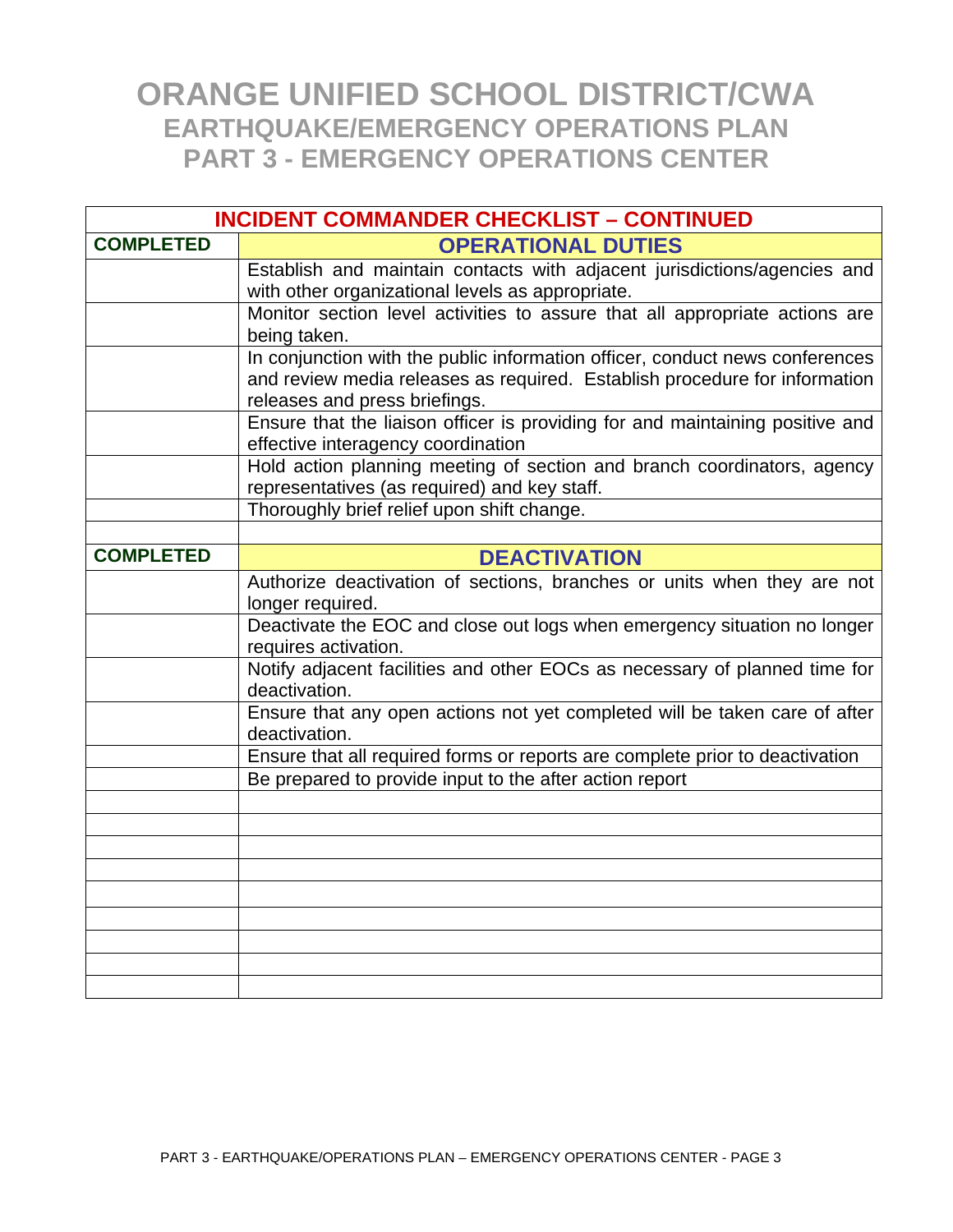# **EOC – COORDINATOR CHECKLIST**

| <b>EOC COORDINATOR ASSIGNMENT - CHECKLIST</b> |                                                                                                                                                                                                                                                                                                                                 |
|-----------------------------------------------|---------------------------------------------------------------------------------------------------------------------------------------------------------------------------------------------------------------------------------------------------------------------------------------------------------------------------------|
| <b>COMPLETED</b>                              | <b>ASSIGNMENT</b>                                                                                                                                                                                                                                                                                                               |
|                                               | The EOC Coordinator is assigned to assist the EOC Incident Commander.<br>The EOC Coordinator facilitates the overall functioning of the EOC and<br>coordination with other agencies and ICS levels.                                                                                                                             |
|                                               | The EOC Coordinator shall review the EOC Incident Commander's<br>Checklist and shall assist the EOC Incident Commander in the<br>implementation and management of the District's Earthquake Disaster<br>Preparedness Plan.                                                                                                      |
|                                               | In addition to assisting the EOC Incident Commander, the EOC<br>Coordinator shall assist the Liaison Officer in communicating and<br>coordinating the district's plan with any "Agency Representative" assigned<br>to the EOC.                                                                                                  |
|                                               | "An agency representative" is an individual assigned to the EOC from<br>another agency. The agency representative should be able to speak for<br>his/her agency within established limits. The agency representative may<br>facilitate requests to his/her agency, but does not directly pass or process<br>resource requests." |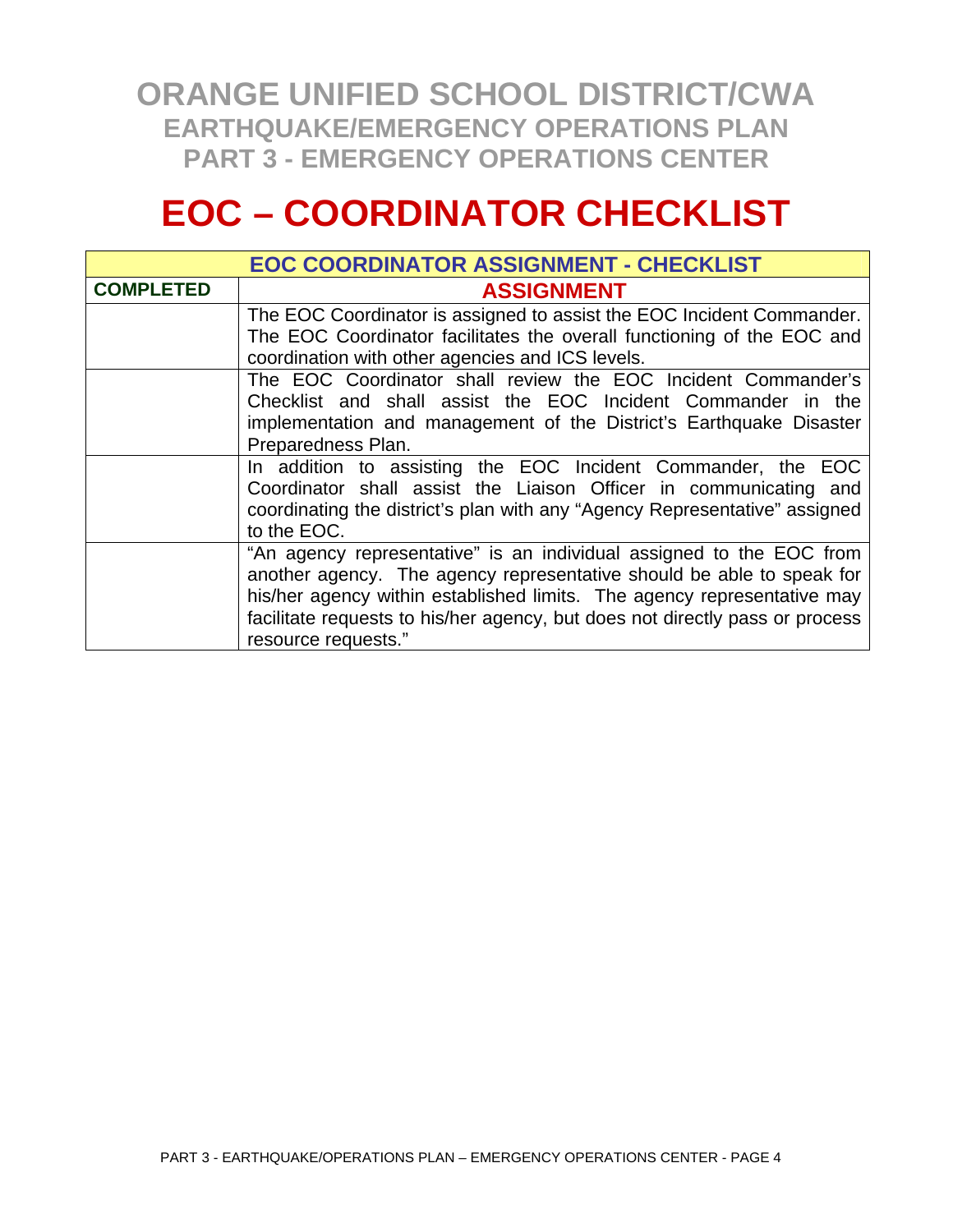# **EOC – SAFETY/SECURITYCHECKLIST**

| <b>COMPLETED</b> | <b>SECURITY ACTIVATION</b>                                                                                                                                                        |
|------------------|-----------------------------------------------------------------------------------------------------------------------------------------------------------------------------------|
|                  | Check-in upon arrival at the EOC.                                                                                                                                                 |
|                  | Report to the EOC Incident Commander.                                                                                                                                             |
|                  | Obtain a briefing on the situation.                                                                                                                                               |
|                  | Review position responsibilities.                                                                                                                                                 |
|                  | Determine operating location and set-up as necessary.                                                                                                                             |
|                  | Clarify any issues regarding your authority and assignment and what others                                                                                                        |
|                  | in the organization do.                                                                                                                                                           |
|                  | Advise EOC Security Office. Secure information regarding emergency<br>conditions.                                                                                                 |
|                  | Tour the entire facility area and determine the scope of on-going<br>operations.                                                                                                  |
|                  | Evaluate conditions and advise the EOC Incident Commander of any<br>conditions and actions which might result in liability - e.g., oversights,<br>improper response actions, etc. |
|                  | Study the facility to learn the location of all fire extinguisher, fire hoses, and                                                                                                |
|                  | emergency manual pull stations.                                                                                                                                                   |
|                  | Be familiar with particularly hazardous conditions in the facility.                                                                                                               |
|                  | Following an earthquake provide guidance regarding actions to be taken in<br>preparation for aftershocks.                                                                         |
|                  | Coordinate Security to obtain assistance for any special<br>safety<br>requirements.                                                                                               |
|                  | Keep the Director advised of safety conditions.                                                                                                                                   |
|                  | Coordinate with Finance/Administration on any personnel injury claims or                                                                                                          |
|                  | records preparation as necessary for proper case evaluation and closure.                                                                                                          |
|                  |                                                                                                                                                                                   |
| <b>COMPLETED</b> | <b>SAFETY/SECURITY DEACTIVATION</b>                                                                                                                                               |
|                  | Deactivate the Safety Officer position and close out logs when authorized                                                                                                         |
|                  | by the Incident Commander.                                                                                                                                                        |
|                  | Ensure that any required forms or reports are completed prior to your                                                                                                             |
|                  | release and departure.                                                                                                                                                            |
|                  | Be prepared to provide input to the After-Action Report.                                                                                                                          |
|                  | Determine what follow up to your assignment might be required before you<br>leave.                                                                                                |
|                  | Leave forwarding phone number where you can be reached.                                                                                                                           |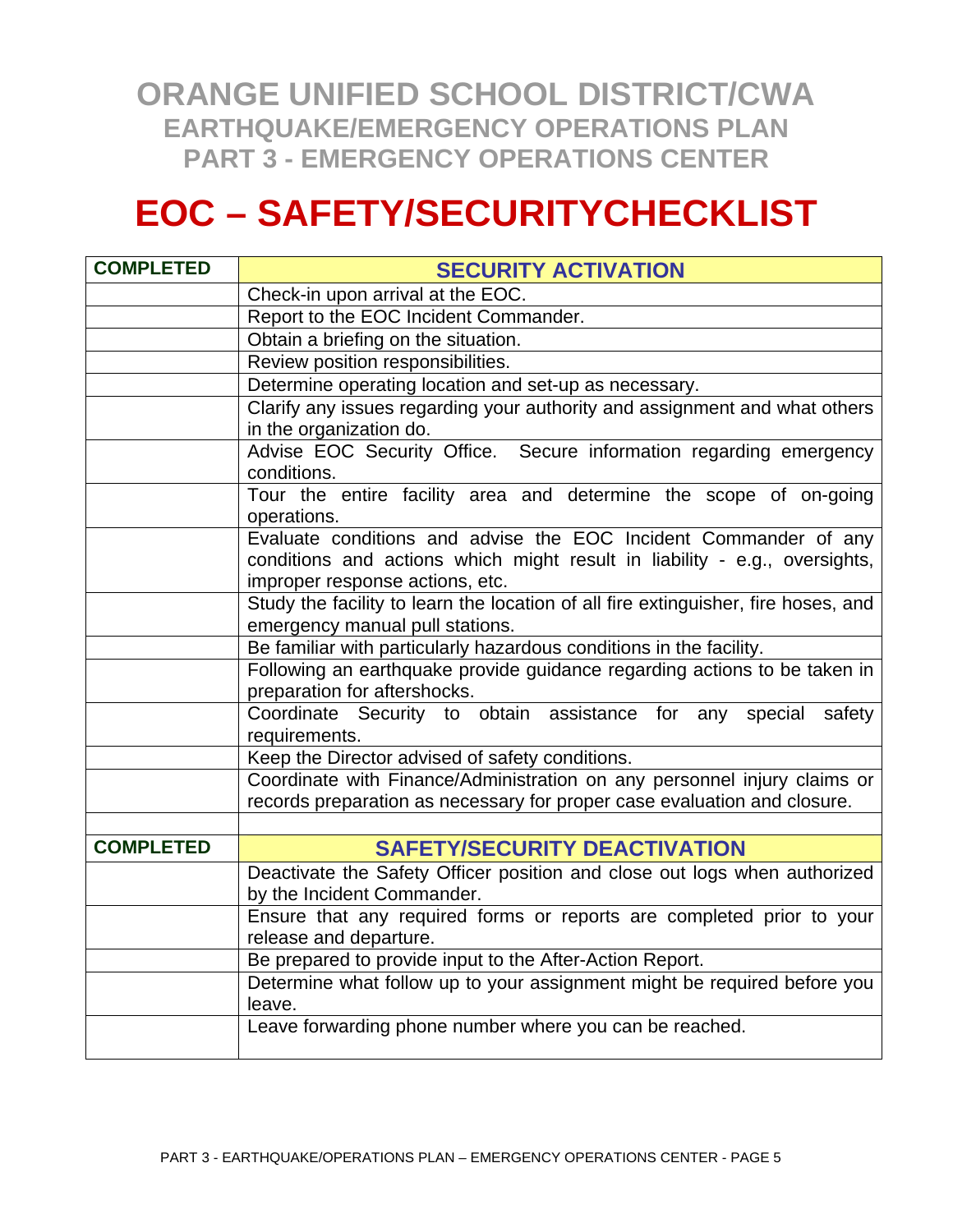#### **EOC PUBLIC INFORMATION OFFICER CHECKLIST**

| <b>COMPLETED</b> | <b>PUBLIC INFORMATION ACTIVATION</b>                                                                                                                                                |
|------------------|-------------------------------------------------------------------------------------------------------------------------------------------------------------------------------------|
|                  | Check-in upon arrival at the EOC.                                                                                                                                                   |
|                  | Report to EOC Incident Commander.                                                                                                                                                   |
|                  | Obtain a briefing on the situation.                                                                                                                                                 |
|                  | Review position responsibilities.                                                                                                                                                   |
|                  | Determine operating location and set-up as necessary.                                                                                                                               |
|                  | Clarify any issues regarding your authority and assignment and what others<br>in the organization do.                                                                               |
|                  | Meet with Communications Unit Coordinator.                                                                                                                                          |
|                  | Obtain briefing on on-site and external communications<br>A. .<br>capabilities and restrictions.                                                                                    |
|                  | Establish operating procedure with Communications Unit for<br>B.<br>use of telephone and radio systems. Make any priorities or<br>special request known.                            |
|                  | Determine 24-hour staff requirements and request additional support as<br>required.                                                                                                 |
|                  | Determine the need for Group or Unit establishment.                                                                                                                                 |
|                  | Make required personnel assignments as staff arrives at the EOC.                                                                                                                    |
|                  |                                                                                                                                                                                     |
| <b>COMPLETED</b> | <b>PUBLIC INFORMATION OPERATIONAL DUTIES</b>                                                                                                                                        |
|                  | Secure guidance from the Incident Commander regarding the information<br>available and proper for release under the initial conditions.                                             |
|                  | Interact with other branches to provide and obtain information relative to<br>public information operations.                                                                        |
|                  | Coordinate with the Situation Status Unit and define areas of special<br>interest for public information action. Identify means for securing the<br>information as it is developed. |
|                  | Develop a news briefing schedule. Arrange for preparation of briefing<br>materials as required.                                                                                     |
|                  | Develop an information release program.                                                                                                                                             |
|                  | Contact other public information officers by whatever communications are<br>available and determine which radio and TV stations are operational.                                    |
|                  | Maintain an up-to-date picture of the situation for presentation to media.                                                                                                          |
|                  | Determine requirements for support to the emergency public information<br>function at other EOC levels.                                                                             |
|                  | PIO OFFICER CHECKLIST - CONTINUED ON THE NEXT PAGE                                                                                                                                  |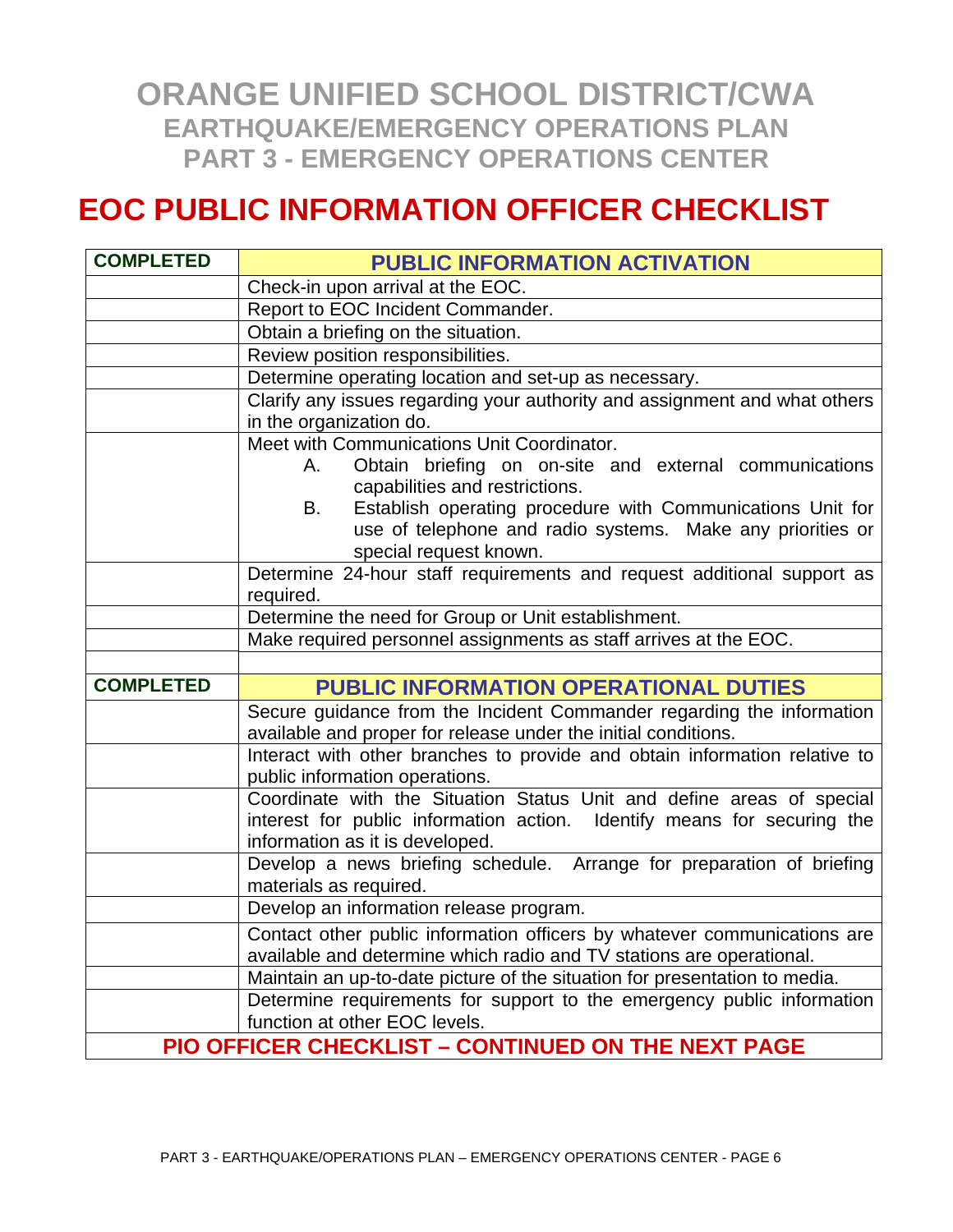|                  | <b>PIO OFFICER CHECKLIST - CONTINUED</b>                                                                                 |
|------------------|--------------------------------------------------------------------------------------------------------------------------|
|                  | Determine overall staffing requirements (including support to local                                                      |
|                  | jurisdictions) and request additional support as required.                                                               |
|                  | Obtain, process, and summarize information received in a form usable in                                                  |
|                  | presentations.                                                                                                           |
|                  | Provide periodic briefings and press releases about the disaster situation                                               |
|                  | throughout the affected areas.                                                                                           |
|                  | Assist in making arrangements with adjacent jurisdictions, etc., for media                                               |
|                  | visits.                                                                                                                  |
|                  | Establish content for state Emergency Broadcast System (EBS) releases.                                                   |
|                  | Provide this information through appropriate EBS links. Monitor EBS                                                      |
|                  | releases.                                                                                                                |
|                  | As required, periodically prepare briefings for the jurisdiction executives or                                           |
|                  | elected officials.                                                                                                       |
|                  | Ensure that the rumor control function is established as necessary and has                                               |
|                  | the means for identifying false or erroneous information.<br>Develop                                                     |
|                  | procedure to be used to squelch such information.<br>Monitor broadcast media. Use to develop follow-on news releases and |
|                  | rumor control.                                                                                                           |
|                  | Ensure that file copies are maintained of all information released.                                                      |
|                  |                                                                                                                          |
|                  | Provide copies of all releases to the EOC Incident Commander.                                                            |
|                  | Keep the EOC Incident Commander advised of all unusual requests for                                                      |
|                  | information and of all major critical or unfavorable media comments.                                                     |
|                  | Provide an estimate of the impact and severity and make recommendations<br>as appropriate.                               |
|                  | Conduct shift change briefings in detail. Ensure that in-progress activities                                             |
|                  | are identified and follow-on requirements are known.                                                                     |
|                  | Prepare final news releases and advise media representatives of points-of-                                               |
|                  | contact for follow-on stories.                                                                                           |
|                  |                                                                                                                          |
| <b>COMPLETED</b> | <b>PUBLIC INFORMATION DEACTIVATION</b>                                                                                   |
|                  | Deactivate the Public Information position and close out logs when                                                       |
|                  | authorized by the EOC Director.                                                                                          |
|                  | Ensure that any required forms or reports are completed prior to your                                                    |
|                  | release and departure.                                                                                                   |
|                  | Be prepared to provide input to the after action report.                                                                 |
|                  | Determine what follow up to your assignment might be required before you                                                 |
|                  | leave.                                                                                                                   |
|                  | Leave forwarding phone number where you can be reached.                                                                  |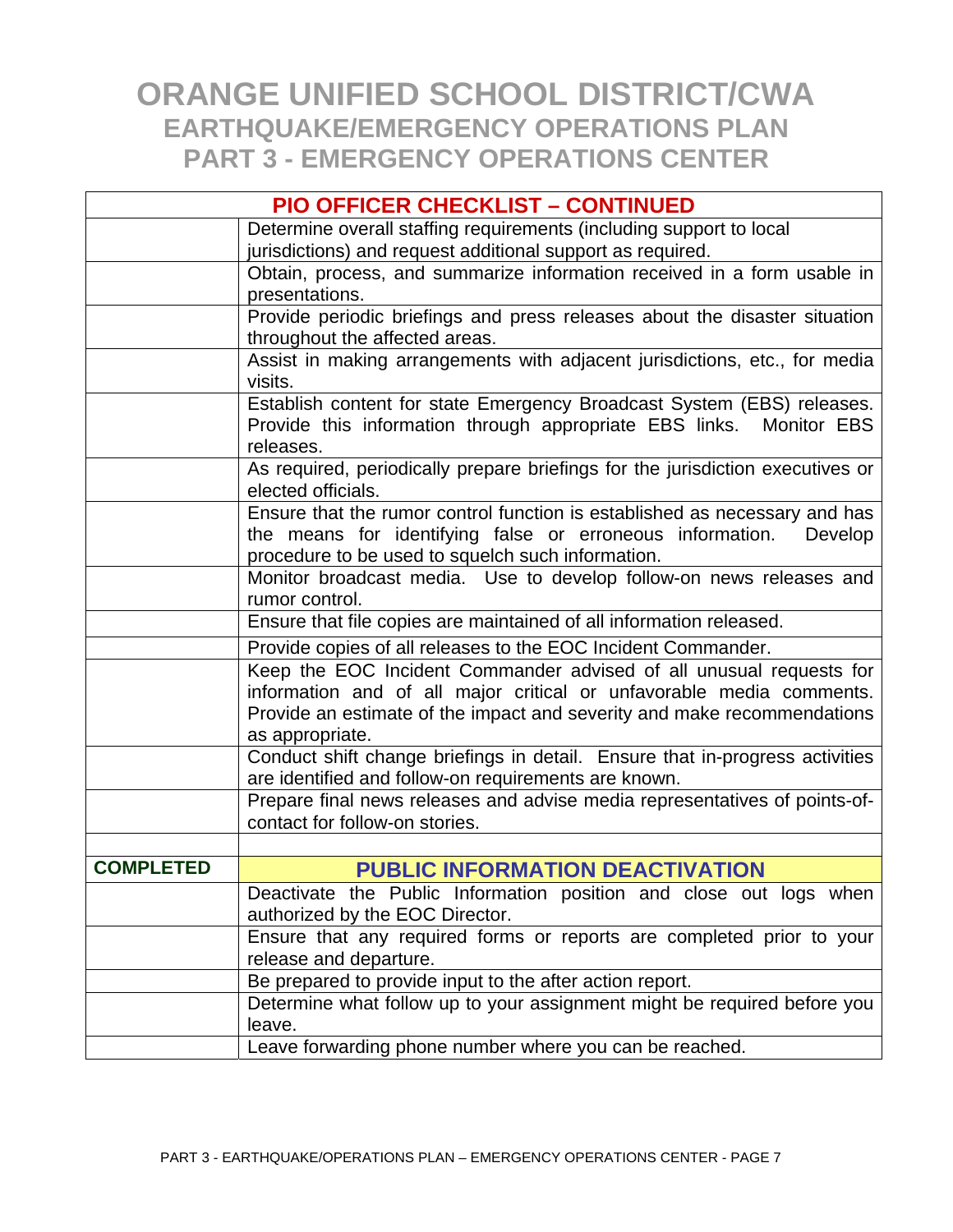### **EOC LIAISON OFFICER CHECKLIST**

| <b>COMPLETED</b> | <b>LIAISON OFFICER ACTIVATION</b>                                                                                                                                                                                                      |
|------------------|----------------------------------------------------------------------------------------------------------------------------------------------------------------------------------------------------------------------------------------|
|                  | Check-in upon arrival at EOC.                                                                                                                                                                                                          |
|                  | Report to EOC Incident Commander.                                                                                                                                                                                                      |
|                  | Obtain a briefing on the situation.                                                                                                                                                                                                    |
|                  | Review position responsibilities.                                                                                                                                                                                                      |
|                  | Determine operating location and set-up as necessary.                                                                                                                                                                                  |
|                  | Clarify any issues regarding your authority and assignment and what others<br>in the organization do.                                                                                                                                  |
|                  | Meet with Communications Unit Coordinator.<br>A. Obtain briefing on on-site and external communications capabilities                                                                                                                   |
|                  | and restrictions.                                                                                                                                                                                                                      |
|                  | B. Establish operating procedure with Communications Unit for use of<br>telephone and radio systems. Make any priorities or special requests<br>known                                                                                  |
|                  |                                                                                                                                                                                                                                        |
| <b>COMPLETED</b> | <b>LIAISON OFFICER OPERATIONAL DUTIES</b>                                                                                                                                                                                              |
|                  | Contact all on-site Agency Representatives. Make sure:<br>A. They have signed into the EOC.<br>B. Understand their assigned function.<br>C. Know their work location.<br>D. Understand EOC organization and floor plan (provide both). |
|                  | Determine if outside liaison is required with other agencies such as:<br>A. Other agencies<br><b>B. Volunteer Organizations</b><br>C. Private Sector organizations<br>D. Utilities not already represented                             |
|                  | Request additional personnel to fill these needs as required.                                                                                                                                                                          |
|                  | Brief Agency Representatives on current situation, priorities and action<br>plan.                                                                                                                                                      |
|                  | Request Agency Representatives contact their agency, determine level of<br>activation of agency facilities and obtain any intelligence or situation<br>information that may be useful to the EOC.                                      |
|                  | Respond to requests for liaison personnel from other agencies.                                                                                                                                                                         |
|                  | Determine if there are any communication problems in contacting external<br>agencies. Provide information to the Communications Unit.                                                                                                  |
|                  | <b>LIAISON CHECKLIST - CONTINUED ON THE NEXT PAGE</b>                                                                                                                                                                                  |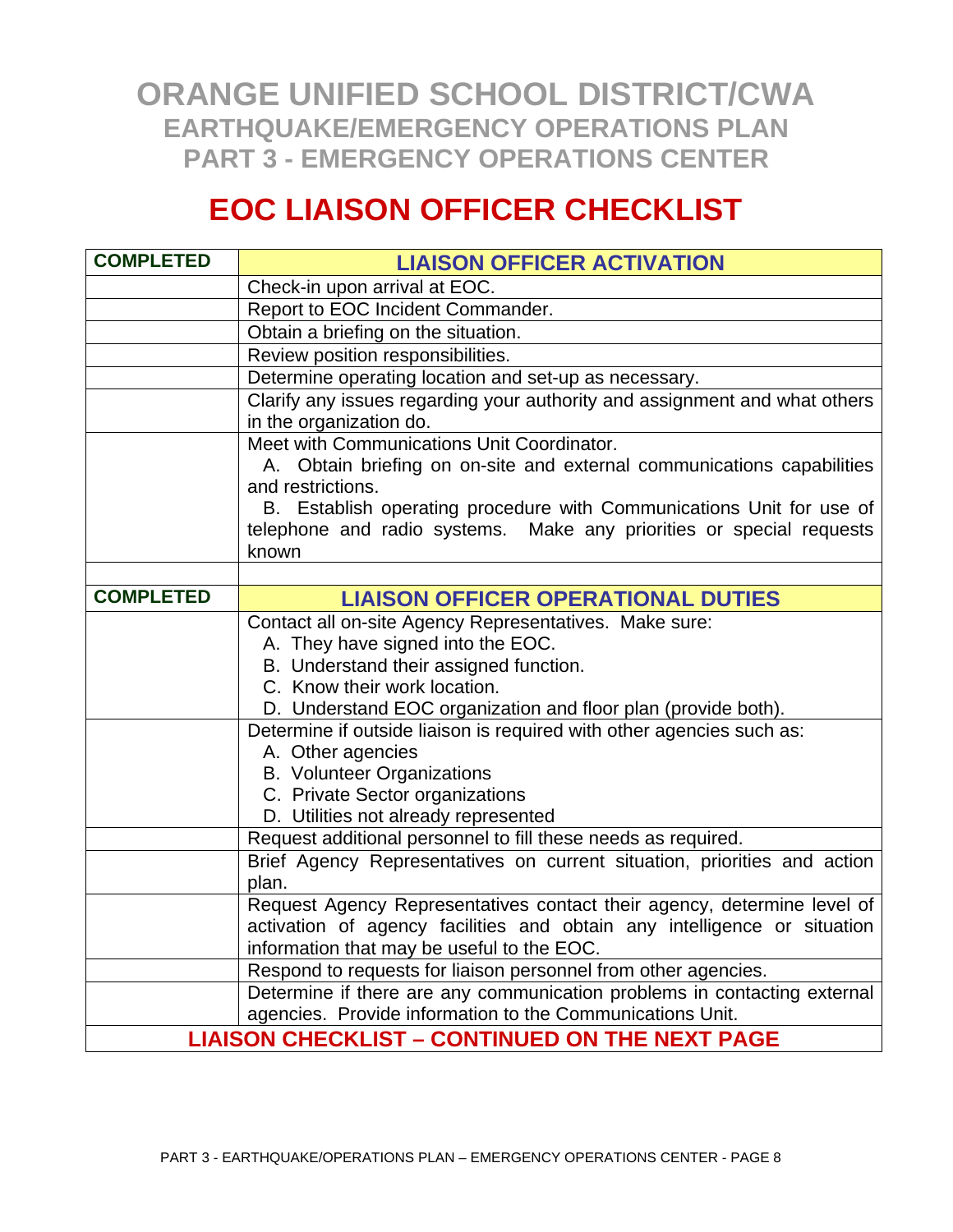| <b>LIAISON OFFICER CHECKLIST - CONTINUED</b> |                                                                                |
|----------------------------------------------|--------------------------------------------------------------------------------|
|                                              | Know the working location for any Agency Representative assigned directly      |
|                                              | to a Branch.                                                                   |
|                                              | Compile list of Agency Representatives and make available (Agency,             |
|                                              | Name, EOC phone) to all Section and Branch Coordinators.                       |
|                                              | Respond to requests from Sections/Branches for Agency information.             |
|                                              | Direct requesters to appropriate Agency Representatives.                       |
|                                              | Provide periodic update briefings to Agency Representatives as necessary.      |
|                                              |                                                                                |
| <b>COMPLETED</b>                             | <b>LIAISON OFFICER DEACTIVATION</b>                                            |
|                                              | Release Agency Representatives no longer required in the EOC after             |
|                                              | coordination with the EOC Incident Commander and rest of the General<br>Staff. |
|                                              | Deactivate the Liaison position and close out logs when authorized by the      |
|                                              | Incident Commander.                                                            |
|                                              | Ensure that any required forms or reports are completed prior to your          |
|                                              | release and departure.                                                         |
|                                              | Determine what follow up to your assignment might be required before you       |
|                                              | leave.                                                                         |
|                                              | Leave forwarding phone number where you can be reached.                        |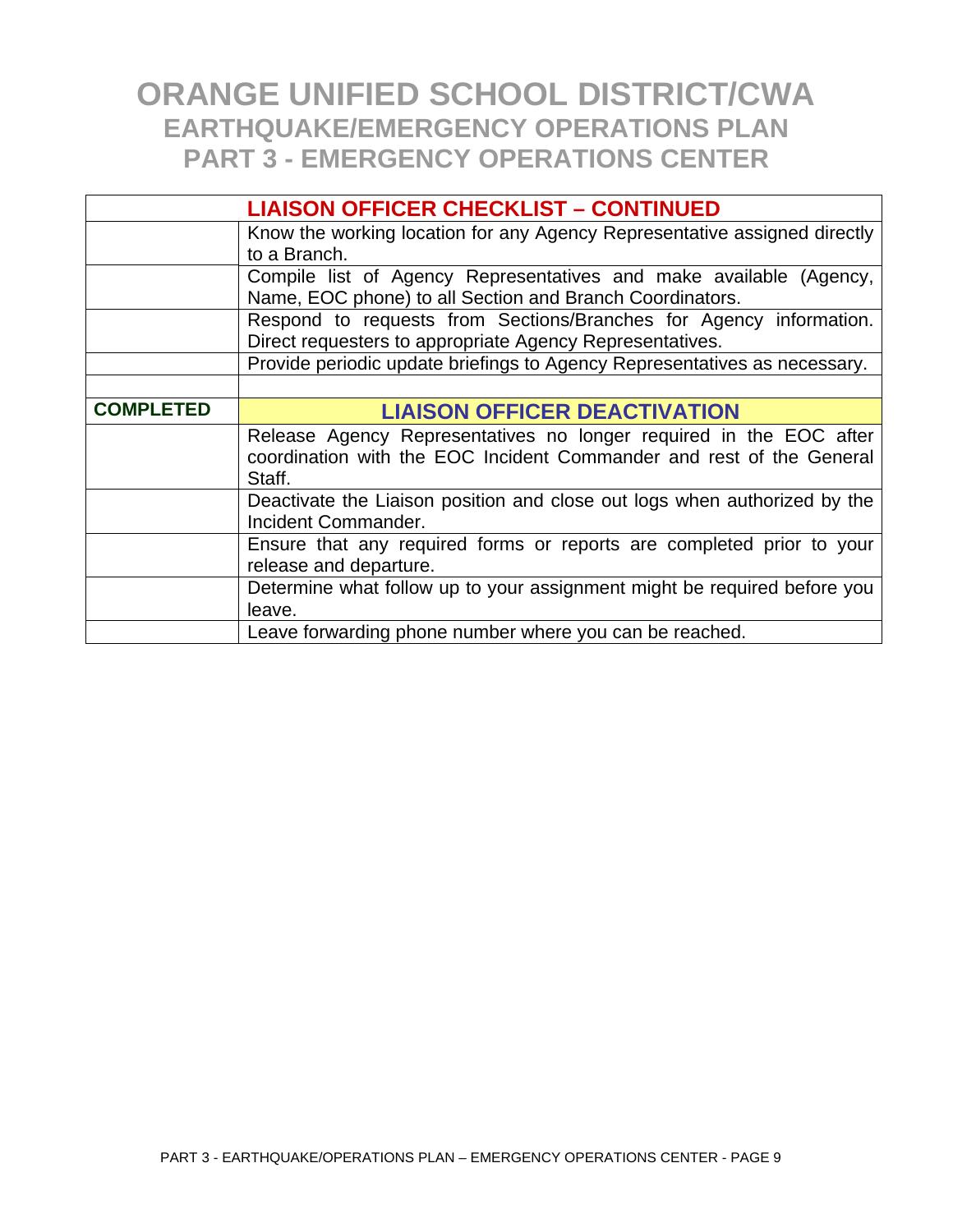### **EOC PLANING & INTELLIGENCE CHECKLIST**

| <b>COMPLETED</b> | <b>PLANNING &amp; INTELLIGENCE ACTIVATION</b>                                                                    |
|------------------|------------------------------------------------------------------------------------------------------------------|
|                  | Check-in upon arrival at the EOC.                                                                                |
|                  | Report to the EOC Incident Commander.                                                                            |
|                  | Obtain a briefing on the situation.                                                                              |
|                  | Review your position responsibilities.                                                                           |
|                  | Set-up section work station, including maps and status boards. Use your                                          |
|                  | kit materials and on-site supplies.                                                                              |
|                  | Determine if other section staff are at the EOC.                                                                 |
|                  | Review organization in place at the EOC. Know where to go for information                                        |
|                  | or support.                                                                                                      |
|                  | Clarify any issues you may have regarding your authority and assignment,                                         |
|                  | and what other in the organization do.                                                                           |
|                  | Open and maintain section logs.                                                                                  |
|                  | Meet with the Communications Unit Coordinator.                                                                   |
|                  | A. Obtain briefing on on-site and external communications capabilities                                           |
|                  | and restrictions.                                                                                                |
|                  | B. Establish operating procedure with Communications Unit for use of                                             |
|                  | telephone or radio systems. Make any priorities or special requests known.                                       |
|                  | Contact your agency headquarters and advise them of your arrival.                                                |
|                  | Establish contact with other adjacent EOCs.<br>Determine status of                                               |
|                  | Planning/Intelligence section at other EOCs.                                                                     |
|                  | Obtain and review status and major incident reports and other reports from                                       |
|                  | adjacent areas that have arrived at the EOC.                                                                     |
|                  | Meet with Operations Section and Logistics Section Coordinators and<br>exchange available situation information. |
|                  | Based on the situation as known or forecast, determine likely future                                             |
|                  | information and personnel support needs.                                                                         |
|                  | Review responsibilities of units in section. Develop plan for carrying out all                                   |
|                  | responsibilities.                                                                                                |
|                  | Activate organizational elements within section as needed and designate                                          |
|                  | coordinators for each element.                                                                                   |
|                  | Make a list of key issues currently facing your Section. Clearly establish                                       |
|                  | with assembled personnel action items to be accomplished immediately.                                            |
|                  | Request additional personnel for the section as necessary for maintaining a                                      |
|                  | two-shift operation.                                                                                             |
|                  | Adopt a proactive attitude.<br>Think ahead and anticipate situations and                                         |
|                  | problems before they occur.                                                                                      |
|                  | PLANNING & INTELLIGENCE CHECKLIST-CONTINUED ON THE NEXT PAGE                                                     |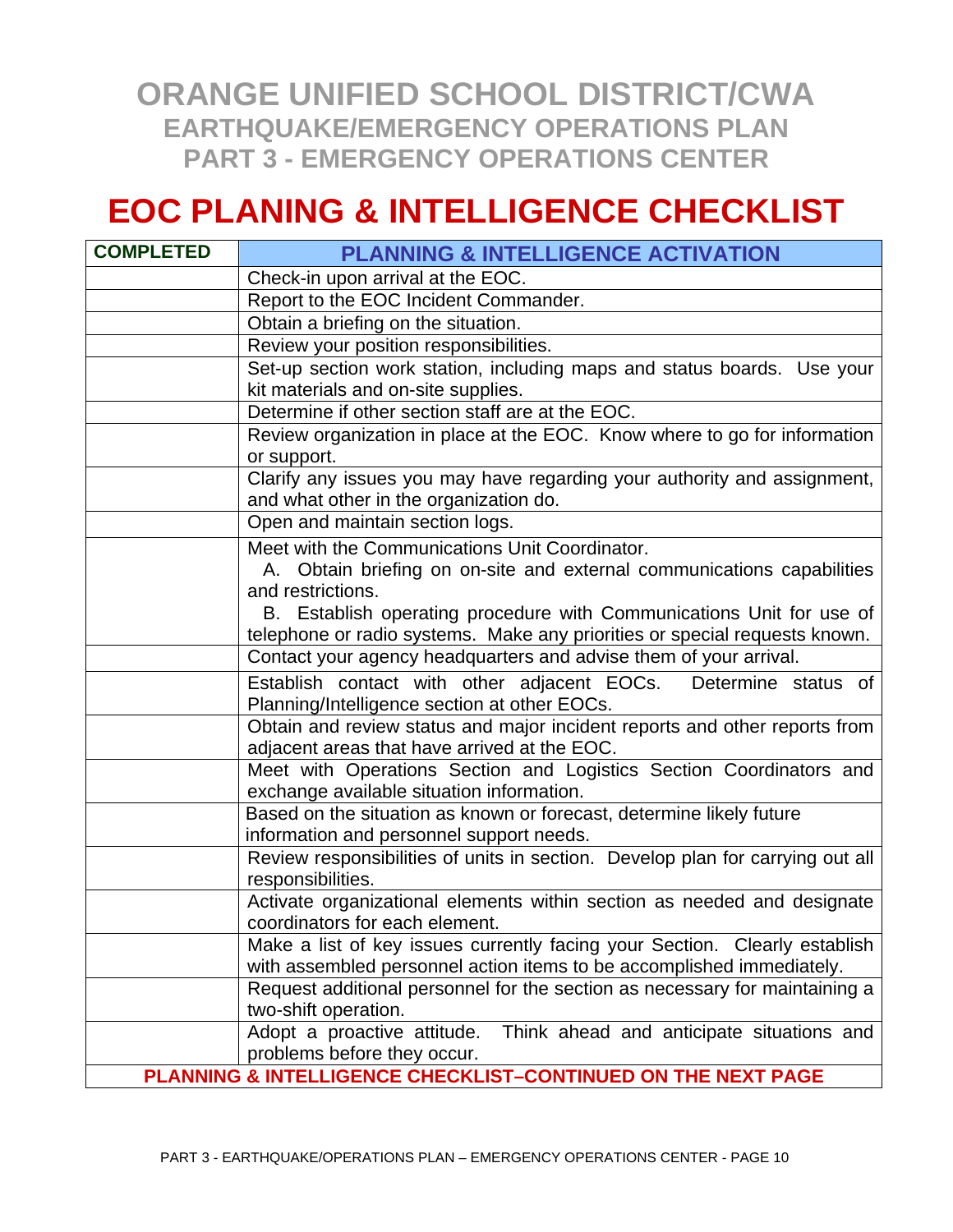|                  | <b>PLANNING &amp; INTELLIGENCE CHECKLIST - CONTINUED</b>                                                                                         |  |
|------------------|--------------------------------------------------------------------------------------------------------------------------------------------------|--|
| <b>COMPLETED</b> | <b>PLANNING &amp; INTELLIGENCE OPERATIONAL DUTIES</b>                                                                                            |  |
|                  | Provide situation briefings in conjunction with branch/unit coordinators.                                                                        |  |
|                  | Ensure that section logs and files are maintained.                                                                                               |  |
|                  | Anticipate potential situation changes, such as severe aftershocks, in all                                                                       |  |
|                  | section planning.                                                                                                                                |  |
|                  | Develop a backup plan for all plans and procedures requiring off-site                                                                            |  |
|                  | communications.                                                                                                                                  |  |
|                  | Keep up to date on situation. Maintain current status at all times.                                                                              |  |
|                  | Maintain current displays associated with your area. Make sure that<br>information reports or displays you prepare are clear and understandable. |  |
|                  | Make sure that all contacts with the media are fully coordinated first with the                                                                  |  |
|                  | <b>Emergency Public Information Officer.</b>                                                                                                     |  |
|                  | Conduct periodic briefings for section.                                                                                                          |  |
|                  | Ensure that all organizational elements are aware of priorities.                                                                                 |  |
|                  | Attend Director's Action Planning Meetings in conjunction with branch/unit                                                                       |  |
|                  | coordinators.                                                                                                                                    |  |
|                  | Brief Director on major problem areas that now need or will require                                                                              |  |
|                  | solutions.                                                                                                                                       |  |
|                  | Share status information with other sections as appropriate.                                                                                     |  |
|                  | Monitor the establishment of branches/units/within your Section.                                                                                 |  |
|                  | Determine the need for and designate Branch Unit Coordinators.<br>Brief your relief at shift change time.                                        |  |
|                  |                                                                                                                                                  |  |
| <b>COMPLETED</b> | <b>PLANNING &amp; INTELLIGENCE DEACTIVATION</b>                                                                                                  |  |
|                  | Authorize deactivation of organizational elements within the section when                                                                        |  |
|                  | they are no longer required. Ensure that any open actions are handled by                                                                         |  |
|                  | section or transferred to other EOC elements as appropriate.                                                                                     |  |
|                  | Deactivate the Section and close out logs when authorized by the EOC                                                                             |  |
|                  | Director.                                                                                                                                        |  |
|                  | Ensure that any open actions are assigned to the appropriate agency or                                                                           |  |
|                  | element for follow-on support.                                                                                                                   |  |
|                  | Ensure that any required forms or reports are completed prior to your                                                                            |  |
|                  | release and departure.                                                                                                                           |  |
|                  | Be prepared to provide input to the After-Action Report.                                                                                         |  |
|                  |                                                                                                                                                  |  |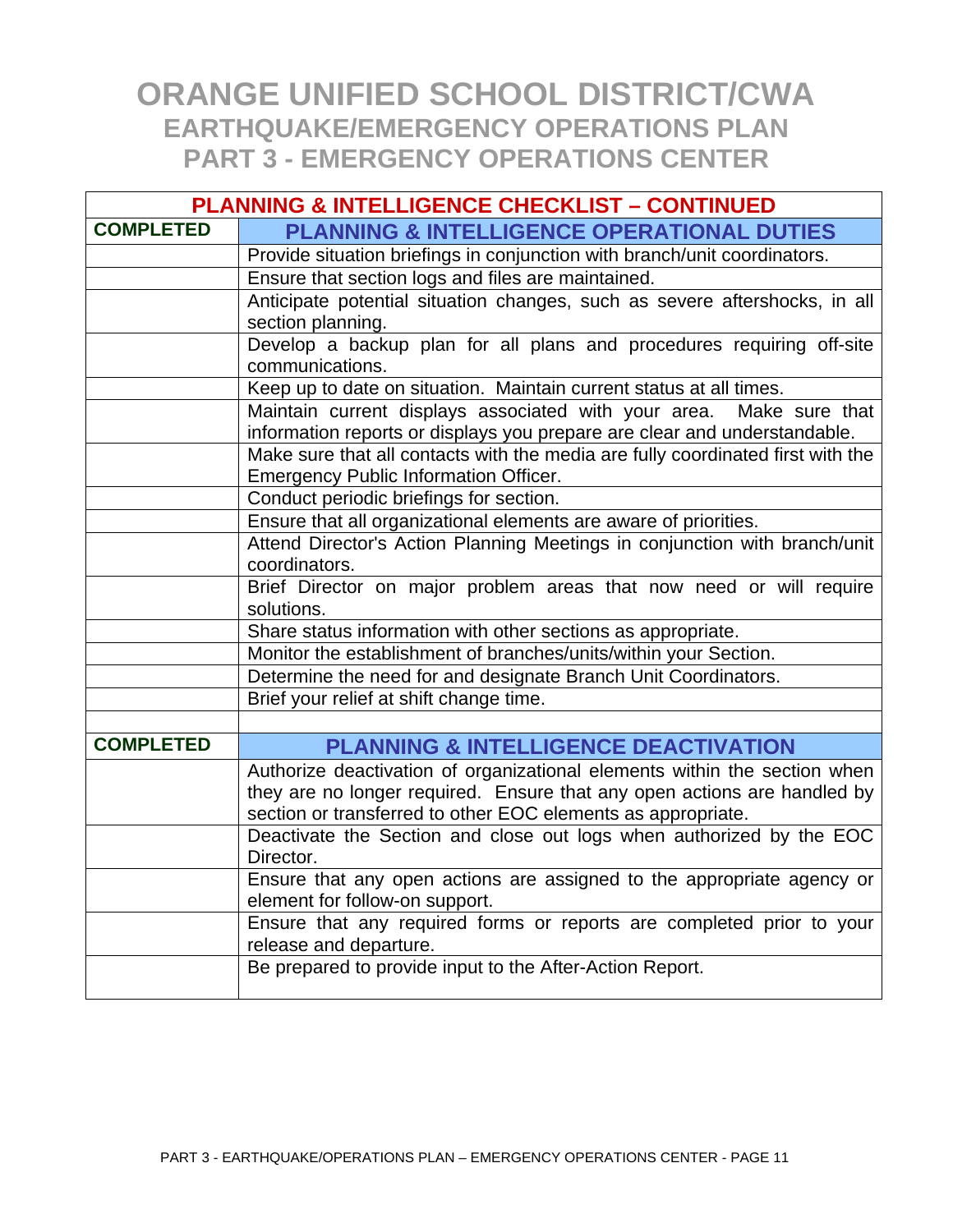# **EOC OPERATIONS CHECKLIST**

| <b>COMPLETED</b> | <b>OPERATIONS ACTIVATION</b>                                                                                                                                                                                                                      |
|------------------|---------------------------------------------------------------------------------------------------------------------------------------------------------------------------------------------------------------------------------------------------|
|                  | Check-in upon arrival at the EOC.                                                                                                                                                                                                                 |
|                  | Report to the EOC Incident Commander.                                                                                                                                                                                                             |
|                  | Obtain a briefing on the situation.                                                                                                                                                                                                               |
|                  | Review your position responsibilities.                                                                                                                                                                                                            |
|                  | Determine if other section staff are at the EOC.                                                                                                                                                                                                  |
|                  | Ensure that the Operations Section is set up properly and that appropriate<br>personnel, equipment and supplies are in place. Set-up your work station,<br>including maps and status boards. Use your kit materials and on-site<br>supplies.      |
|                  | Review organization in place at the EOC. Know where to go for information<br>or support.                                                                                                                                                          |
|                  | Clarify any issues you may have regarding your authority and assignment,<br>and what others in the organization do.                                                                                                                               |
|                  | Open and maintain section logs.                                                                                                                                                                                                                   |
|                  | Meet with Communications Unit Coordinator.<br>A. Obtain briefing on on-site and external communications capabilities<br>and restrictions.<br>B. Establish operating procedure with Communications Unit for use of                                 |
|                  | telephone and radio systems. Make any priorities or special requests<br>known.                                                                                                                                                                    |
|                  | Attempts to determine estimated times of arrival of requested staff who are<br>not yet on sight.                                                                                                                                                  |
|                  | Clarify any issues you may have regarding your authority and assignment,<br>and what others in the organization do.                                                                                                                               |
|                  | Meet with Communications Unit Coordinator.<br>A. Obtain briefing on on-site and external communications capabilities<br>and restrictions.<br>B. Establish operating procedure with Communications Unit for use of<br>telephone and radio systems. |
|                  | Make any priorities or special requests known.                                                                                                                                                                                                    |
|                  | Attempts to determine estimated times of arrival of requested staff who are<br>not yet on sight.                                                                                                                                                  |
|                  | Establish contact with adjacent EOCs. Determine status of Operations<br>section at other EOCs. Determine status of any requests for assistance.<br>Open and maintain section logs.                                                                |
|                  | OPERATIONS CHECKLIST-CONTINUED ON THE NEXT PAGE                                                                                                                                                                                                   |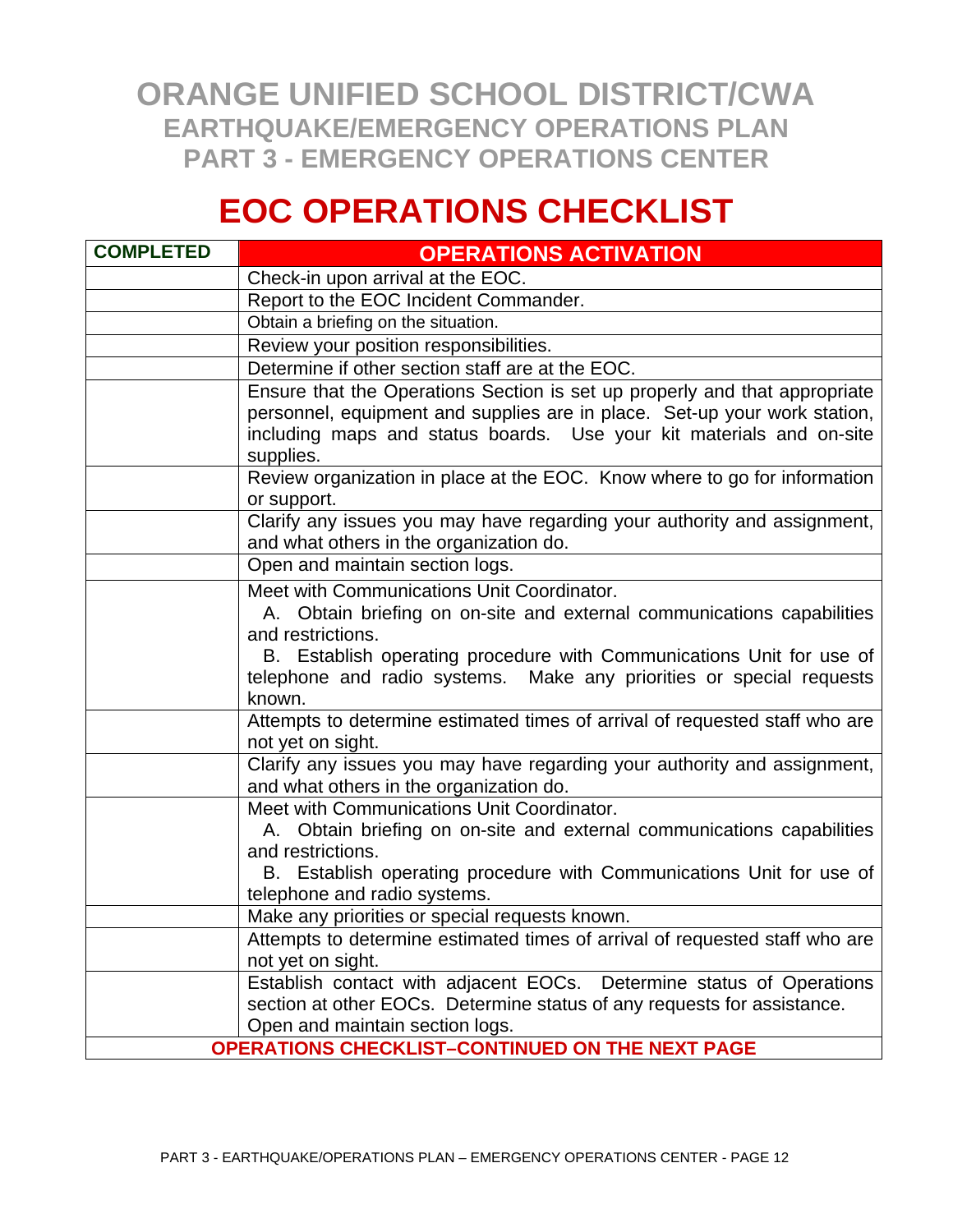|                  | <b>OPERATIONS CHECKLIST - CONTINUED</b>                                                                                                               |
|------------------|-------------------------------------------------------------------------------------------------------------------------------------------------------|
|                  | Meet with Planning Section Coordinator. Obtain and review any major                                                                                   |
|                  | incident reports. Obtain from the Planning Section additional field                                                                                   |
|                  | operational information that may pertain to or affect section operation.<br>Ensure that Agency Representatives from your jurisdiction are in place or |
|                  | en-route to the affected other EOCs.                                                                                                                  |
|                  | Establish communications with Agency Representatives as soon as                                                                                       |
|                  | possible.                                                                                                                                             |
|                  | Based on the situation as known or forecast, determine likely future<br>Operations Section needs.                                                     |
|                  | Review responsibilities of branches in section. Develop plan for carrying                                                                             |
|                  | out all responsibilities.                                                                                                                             |
|                  | Make a list of key issues currently facing your Section. Clearly establish                                                                            |
|                  | with assembled personnel action items to be accomplished within an                                                                                    |
|                  | established time period.                                                                                                                              |
|                  | Activate organizational elements within section as needed and designate<br>coordinators for each element.                                             |
|                  | Determine need for representation or participation of outside mutual aid                                                                              |
|                  | system resource representatives.                                                                                                                      |
|                  | Request additional personnel for the section as necessary for maintaining a                                                                           |
|                  | two-shift EOC operation.                                                                                                                              |
|                  | Advise Incident Commander of Section status.                                                                                                          |
|                  | Adopt a proactive attitude. Think ahead and anticipate situations and<br>problems before they occur                                                   |
|                  |                                                                                                                                                       |
| <b>COMPLETED</b> | <b>OPERATIONS OPERATIONAL DUTIES</b>                                                                                                                  |
|                  | Ensure that section EOC logs and files are maintained.                                                                                                |
|                  | Anticipate potential situation changes, such as severe aftershocks, in all                                                                            |
|                  | section planning. Develop a backup plan for all plans and procedures                                                                                  |
|                  | requiring off-site communications.                                                                                                                    |
|                  | Keep up to date on situation and resources associated with your section.<br>Maintain current status at all times.                                     |
|                  | Maintain current displays associated with your area.<br>Make sure that                                                                                |
|                  | information reports or displays you prepare are clear and understandable.                                                                             |
|                  | Provide situation and resources information to the Planning Section on a                                                                              |
|                  | periodic basis or as the situation requires.                                                                                                          |
|                  | Make sure that all contacts with the media are fully coordinated first with the                                                                       |
|                  | <b>Emergency Public Information Officer.</b>                                                                                                          |
|                  | Conduct periodic briefings and work to reach consensus among staff on                                                                                 |
|                  | objectives for forth-coming operational periods.                                                                                                      |
|                  | <b>OPERATIONS CHECKLIST-CONTINUED ON THE NEXT PAGE</b>                                                                                                |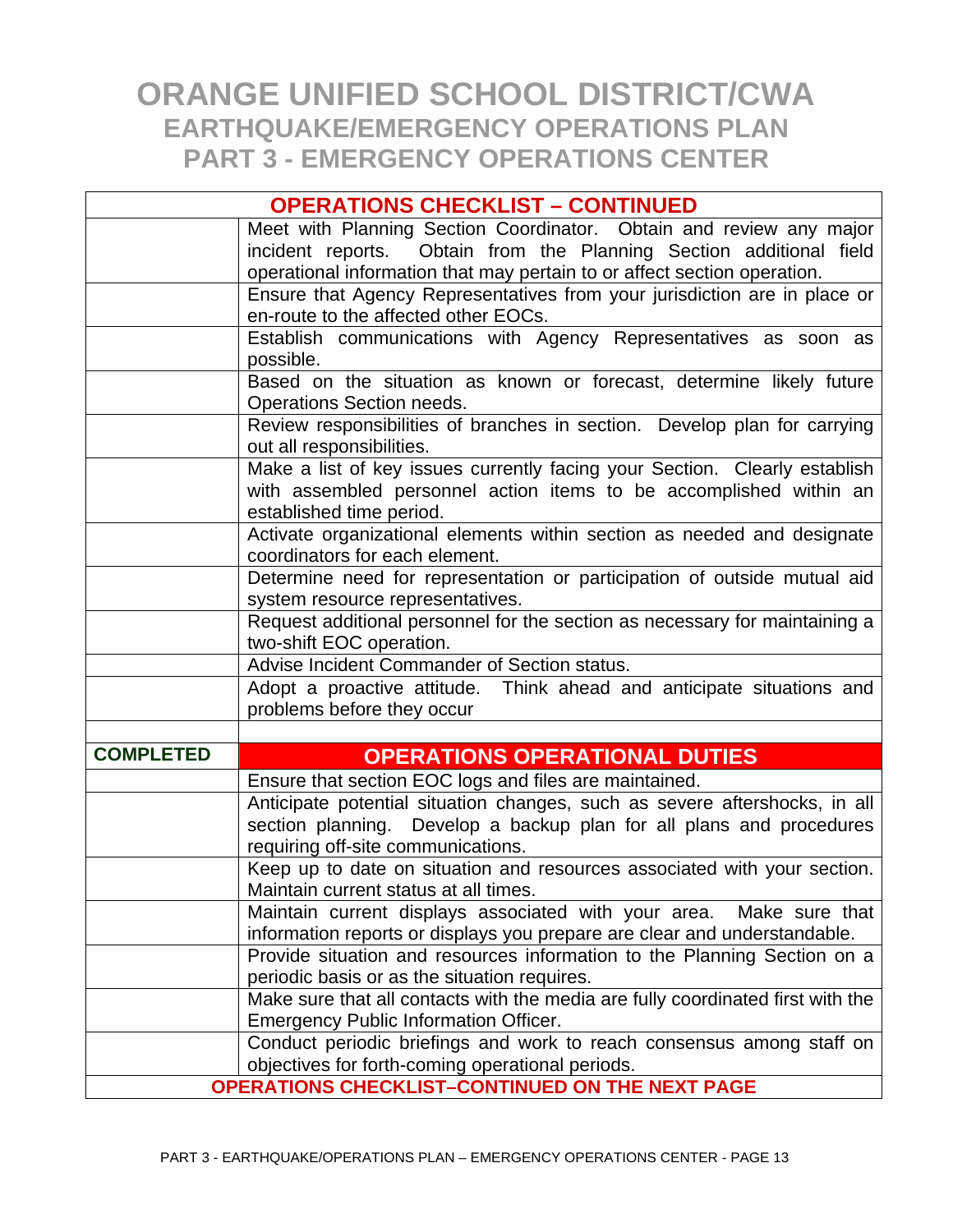| <b>OPERATIONS CHECKLIST - CONTINUED</b> |                                                                                                                                                                                                                       |
|-----------------------------------------|-----------------------------------------------------------------------------------------------------------------------------------------------------------------------------------------------------------------------|
|                                         | Attend and participate in EOC Director's planning meetings.                                                                                                                                                           |
|                                         | Work closely with the Planning/Intelligence Section Coordinator in the<br>development of action plans.                                                                                                                |
|                                         | Work closely with each Branch Coordinators to ensure Operations<br>objectives as defined in the current action plan are being addressed.                                                                              |
|                                         | Ensure that Branches coordinate all resource needs through the Logistics<br>Section.                                                                                                                                  |
|                                         | Ensure that intelligence information from Branch Coordinators and Agency<br>Representatives is made available to the Planning/Intelligence Section.                                                                   |
|                                         | Ensure that all fiscal and administrative requirements are coordinated<br>through the Finance/Administration Section:<br>(1) Notification of any<br>emergency expenditures. (2) Daily Time-Sheets.                    |
|                                         | Brief EOC Incident Commander on major problem areas that now need or<br>will require solutions.                                                                                                                       |
|                                         | Brief Branch Coordinators periodically on any updated information you may<br>have received.                                                                                                                           |
|                                         | Share status information with other sections as appropriate.                                                                                                                                                          |
|                                         | Brief your relief at shift change time.                                                                                                                                                                               |
|                                         | Deactivate Branches when no longer required. Ensure that all paper work<br>is complete and logs are closed.                                                                                                           |
|                                         |                                                                                                                                                                                                                       |
| <b>COMPLETED</b>                        | <b>OPERATIONS DEACTIVATION</b>                                                                                                                                                                                        |
|                                         | Authorize deactivation of organizational elements within the section when<br>they are no longer required. Ensure that any open actions are handled by<br>section or transferred to other EOC elements as appropriate. |
|                                         | Deactivate the Section and close out logs when authorized by EOC Incident<br>Commander.                                                                                                                               |
|                                         | Ensure that any open actions are assigned to the appropriate agency or<br>element for follow-on support.                                                                                                              |
|                                         | Ensure that any required forms or reports are completed prior to your<br>release and departure.                                                                                                                       |
|                                         | Be prepared to provide input to the After-Action Report.                                                                                                                                                              |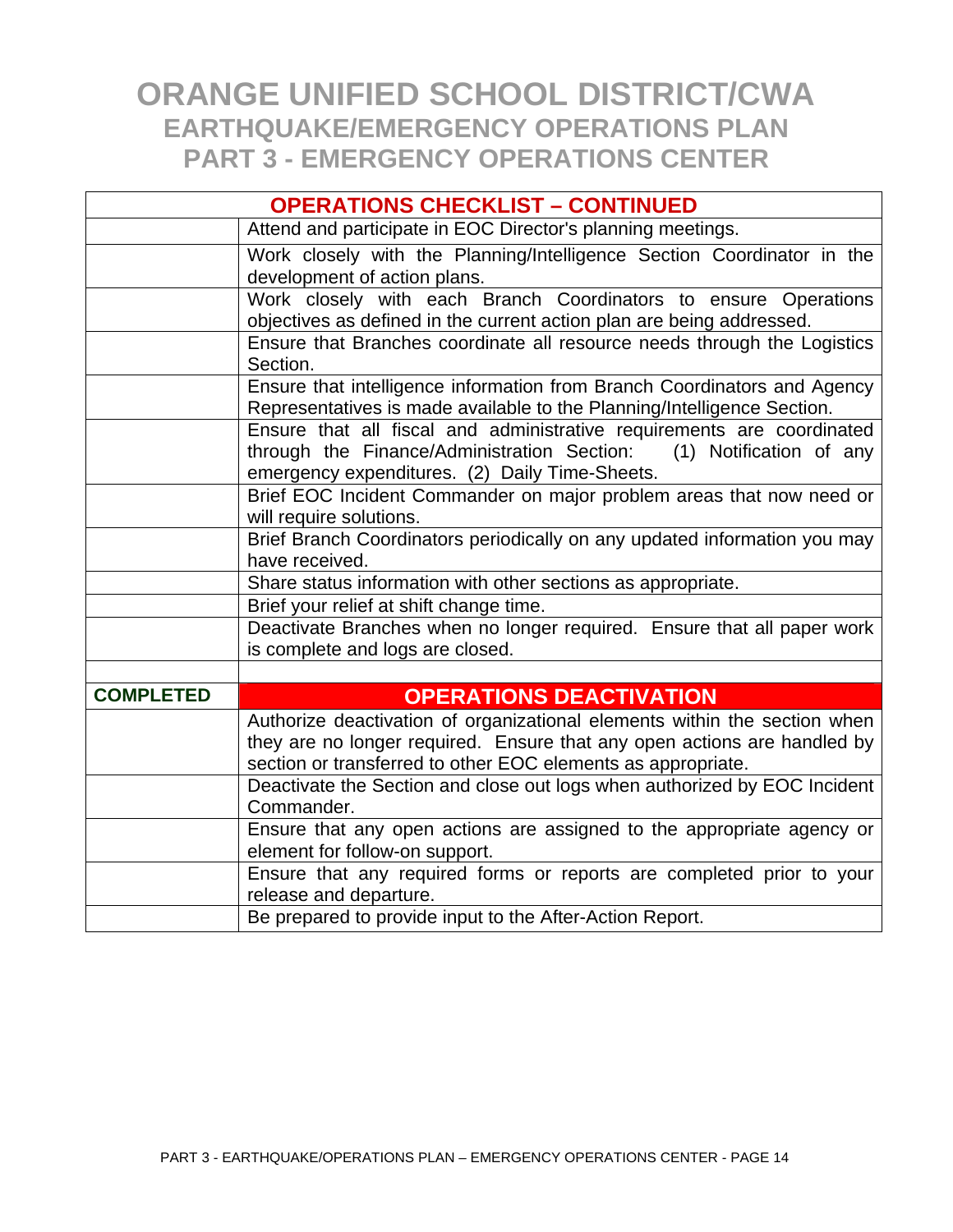## **EOC LOGISTICS CHECKLIST**

| <b>COMPLETED</b> | <b>LOGISTICS ACTIVATION</b>                                                                                                            |
|------------------|----------------------------------------------------------------------------------------------------------------------------------------|
|                  | Check-in upon arrival at the EOC.                                                                                                      |
|                  | Report to the EOC Incident Commander.                                                                                                  |
|                  | Obtain a briefing on the situation.                                                                                                    |
|                  | Review your position responsibilities.                                                                                                 |
|                  | Set-up section work station, including maps and status boards. Use your                                                                |
|                  | kit materials and on-site supplies.                                                                                                    |
|                  | Determine if other Logistics section staff are at the EOC and meet with<br>them.                                                       |
|                  | Review organization in place at the EOC. Know where to go for information<br>or support.                                               |
|                  | Clarify any issues you may have regarding your authority and assignment<br>and what others in the organization do.                     |
|                  | Open and maintain section logs.                                                                                                        |
|                  | Meet with Communications Unit Coordinator.                                                                                             |
|                  | Obtain briefing on EOC on-site and external communications capabilities<br>and restrictions.                                           |
|                  | Establish operating procedure with Communications Unit for use of                                                                      |
|                  | telephone and radio systems. Establish initial operating priorities for use of<br>telephone and radio systems.                         |
|                  | Contact your agency headquarters and advise them of your arrival.                                                                      |
|                  | Establish contact with adjacent EOCs and determine status of logistical<br>functions. Determine status of any requests for assistance. |
|                  | Meet with Planning Section Coordinator. Obtain best information available<br>on situation.                                             |
|                  | Meet with Operations Section Coordinator. Review resource needs and<br>procedures for coordinating requests between sections.          |
|                  | Meet with Finance/Administration Coordinator.<br>Review financial and                                                                  |
|                  | administrative support needs and procedures.<br>Determine level of                                                                     |
|                  | purchasing authority to be delegated to Logistics Section.                                                                             |
|                  | Based on the situation as known or forecast, determine likely future                                                                   |
|                  | Logistics needs for resources and personnel.                                                                                           |
|                  | Review responsibilities of units in section. Develop plan for carrying out all<br>responsibilities.                                    |
|                  | Activate organizational elements within section as needed and designate                                                                |
|                  | coordinators for each element.                                                                                                         |
|                  | <b>LOGISTICS CHECKLIST-CONTINUED ON THE NEXT PAGE</b>                                                                                  |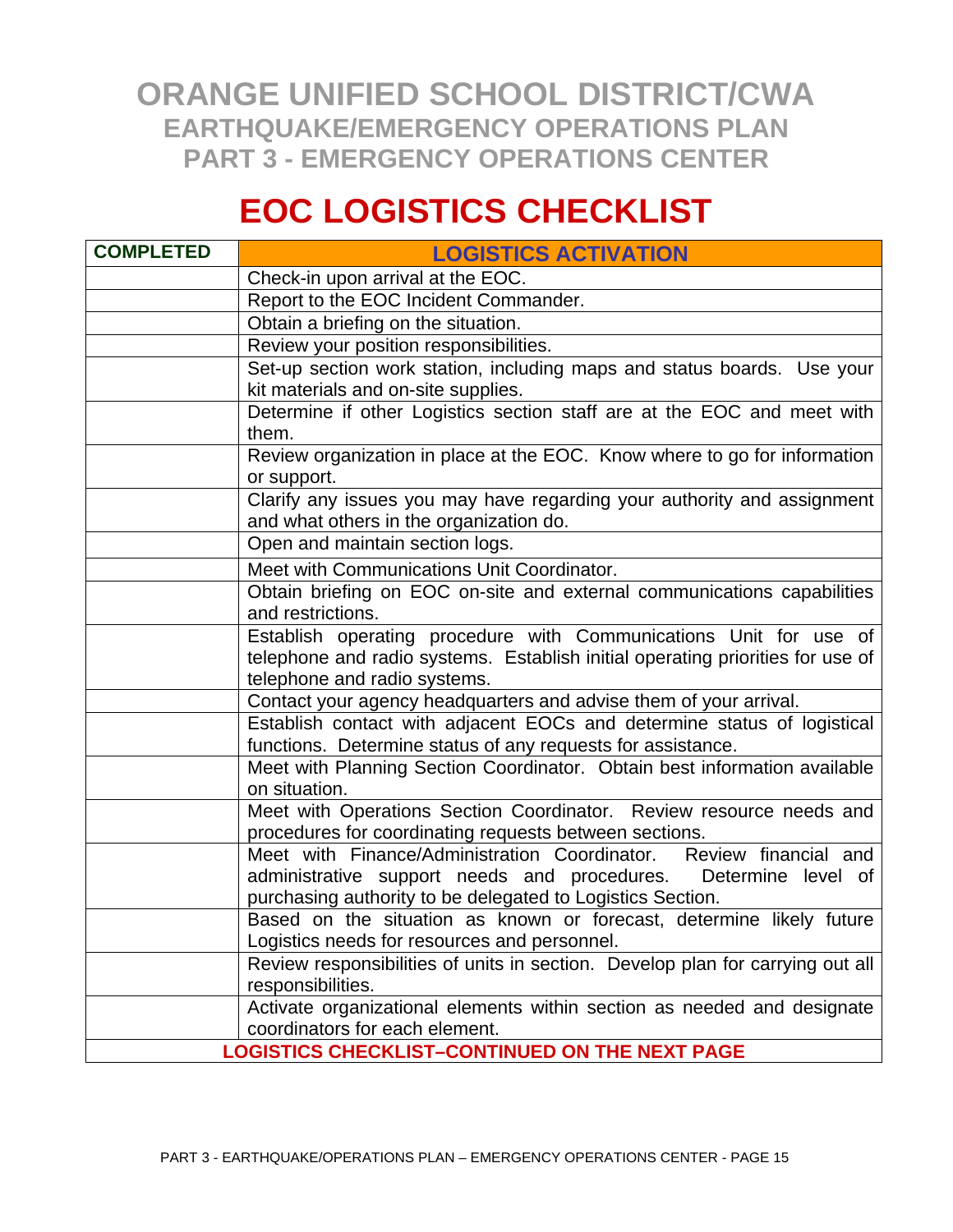| <b>LOGISTICS CHECKLIST - CONTINUED</b> |                                                                                                                                                                                          |  |
|----------------------------------------|------------------------------------------------------------------------------------------------------------------------------------------------------------------------------------------|--|
|                                        | Make a list of key issues currently facing your Section. Clearly establish<br>with assembled personnel, action items to be accomplished within the next<br>operational period.           |  |
|                                        | Request additional personnel for the section as necessary for maintaining a<br>two-shift operation.                                                                                      |  |
|                                        | Adopt a proactive attitude.<br>Think ahead and anticipate situations and<br>problems before they occur.                                                                                  |  |
|                                        |                                                                                                                                                                                          |  |
| <b>COMPLETED</b>                       | <b>LOGISTICS OPERATIONAL DUTIES</b>                                                                                                                                                      |  |
|                                        | Ensure that section logs and files are maintained.                                                                                                                                       |  |
|                                        | Anticipate potential situation changes, such as severe aftershocks, in all<br>section planning. Develop a backup plan for all plans and procedures<br>requiring off-site communications. |  |
|                                        | Keep up to date on situation and resources associated with your section.<br>Maintain current status at all times.                                                                        |  |
|                                        | Maintain current displays associated with your area. Make sure that<br>information reports or displays you prepare are clear and understandable.                                         |  |
|                                        | Attend Action Planning Meetings in conjunction with Branch Coordinators.                                                                                                                 |  |
|                                        | Ensure that orders for additional resources necessary to meet known or<br>expected demands have been placed, and are being coordinated.                                                  |  |
|                                        | Provide situation and resources information to the Planning Section on a<br>periodic basis or as the situation requires.                                                                 |  |
|                                        | Make sure that all contacts with the media are fully coordinated first with the<br><b>Emergency Public Information Officer.</b>                                                          |  |
|                                        | Conduct periodic briefings for section. Ensure that all organizational<br>elements are aware of priorities. Determine if there are unmet needs or<br>problems.                           |  |
|                                        | Brief EOC Incident Commander on major problem areas that now need or<br>will require solutions.                                                                                          |  |
|                                        | Share status information with other sections as appropriate.                                                                                                                             |  |
|                                        | Brief your relief at shift change time.                                                                                                                                                  |  |
|                                        | <b>LOGISTICS CHECKLIST-CONTINUED ON THE NEXT PAGE</b>                                                                                                                                    |  |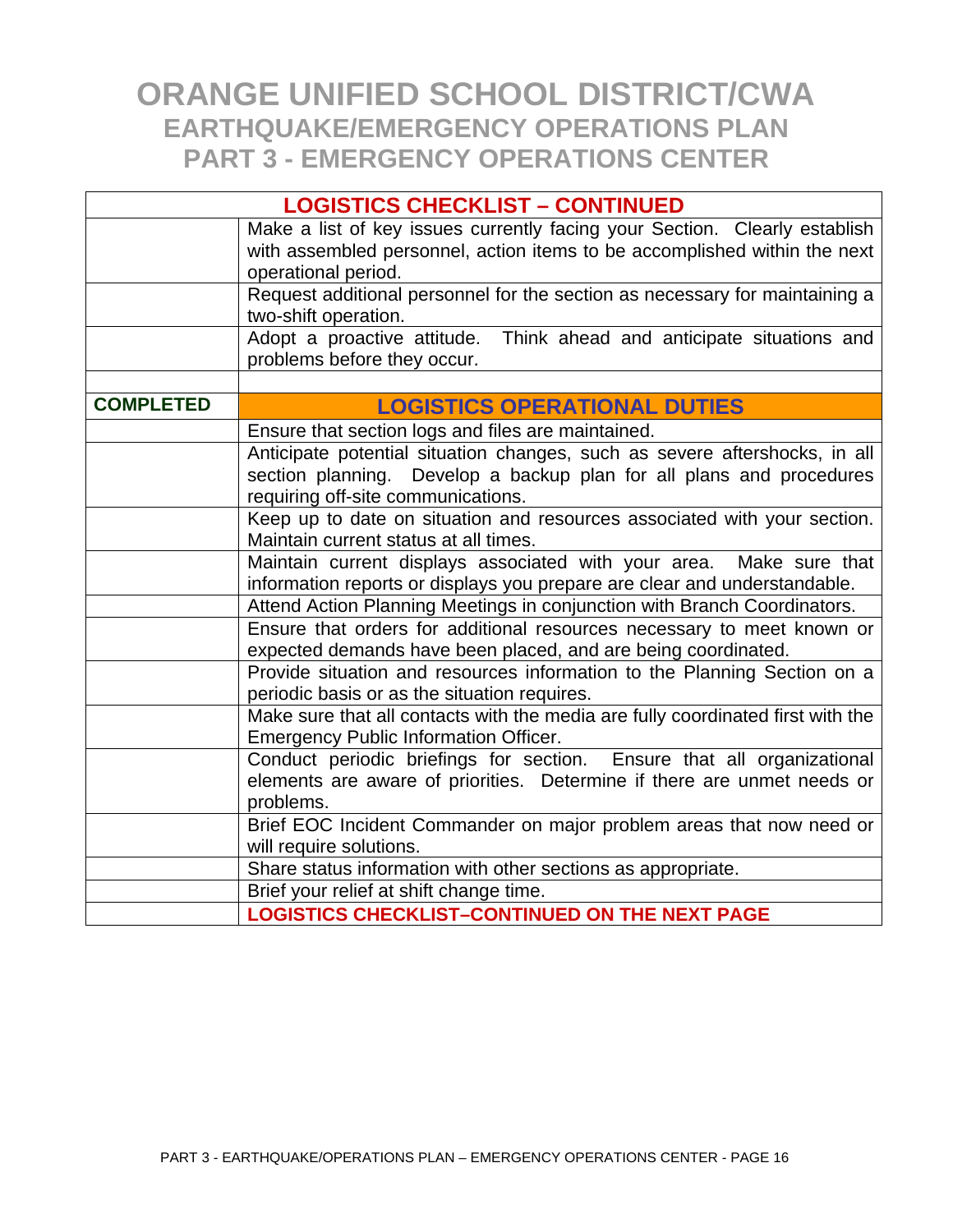| <b>LOGISTICS CHECKLIST - CONTINUED</b> |                                                                                                                                                                                                                     |  |
|----------------------------------------|---------------------------------------------------------------------------------------------------------------------------------------------------------------------------------------------------------------------|--|
| <b>COMPLETED</b>                       | <b>LOGISTICS DEACTIVATION</b>                                                                                                                                                                                       |  |
|                                        | Authorize deactivation of organization elements within the section whey<br>they are no longer required. Ensure that any open actions are handled by<br>section or transferred to other EOC elements as appropriate. |  |
|                                        | Deactivate the Section and close out logs when authorize by the EOC<br>Incident Commander.                                                                                                                          |  |
|                                        | Ensure that any open actions are assigned to the appropriate agency or<br>element for follow-on support.                                                                                                            |  |
|                                        | Ensure that any required forms or reports are completed prior to your<br>release and departure.                                                                                                                     |  |
|                                        | Be prepared to provide input to the "after-action" Report.                                                                                                                                                          |  |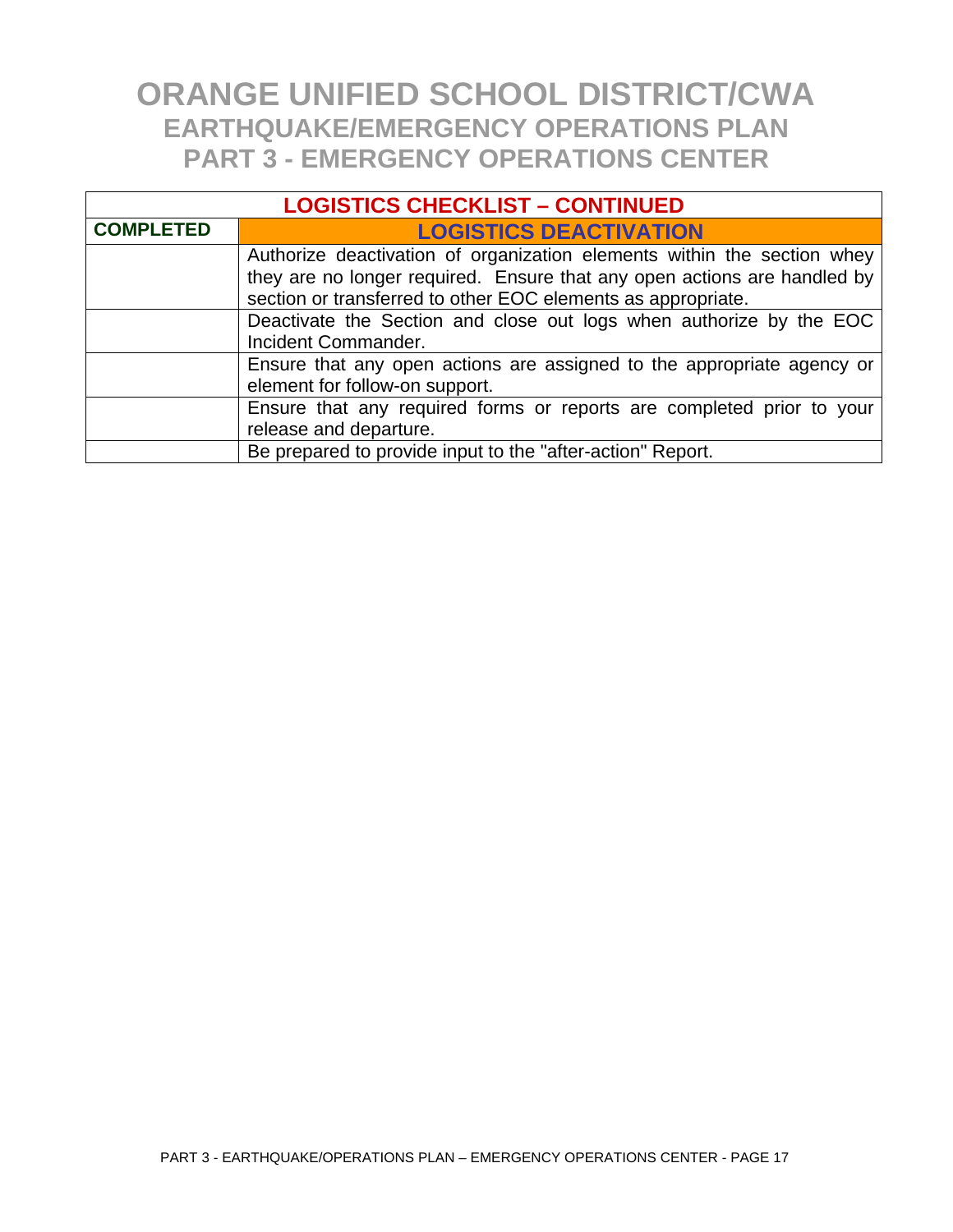### **EOC FINANCE/ADMINISRATION CHECKLIST**

| <b>COMPLETED</b> | <b>FINANCE ADMINISTRATION ACTIVATION</b>                                                                                                                                                                             |
|------------------|----------------------------------------------------------------------------------------------------------------------------------------------------------------------------------------------------------------------|
|                  | Check-in upon arrival at the EOC.                                                                                                                                                                                    |
|                  | Report to the EOC Incident Commander.                                                                                                                                                                                |
|                  | Obtain a briefing on the situation.                                                                                                                                                                                  |
|                  | Review your position responsibilities.                                                                                                                                                                               |
|                  | Set-up section work station, including maps and status boards. Use your<br>kit materials and on-site supplies.                                                                                                       |
|                  | Determine if other section staff are at the EOC.                                                                                                                                                                     |
|                  | Review organization in place at the EOC. Know where to go for information<br>or support.                                                                                                                             |
|                  | Clarify any issues you may have regarding your authority and assignment,<br>and what others in the organization do.                                                                                                  |
|                  | Open and maintain section logs.                                                                                                                                                                                      |
|                  | Meet with Communications Unit Coordinator.<br>A. Obtain briefing on on-site and external communications capabilities                                                                                                 |
|                  | and restrictions.<br>B. Establish operating procedure with Communications Unit for use of                                                                                                                            |
|                  | telephone and radio systems. Make any priorities or special requests<br>known.                                                                                                                                       |
|                  | Contact your agency headquarters and advise them of your arrival.                                                                                                                                                    |
|                  | Confer with EOC Director on delegation of purchasing authority to section.<br>Determine appropriate purchasing limits to delegate to Logistics Section.                                                              |
|                  | Meet with Operations and Logistics Coordinators. Determine financial and<br>administrative support needs. Review procedures for on-going support from<br>section. Establish purchasing limits for Logistics Section. |
|                  | Based on the situation as known or forecast, determine likely future<br>Finance/Administration section personnel and support needs.                                                                                  |
|                  | Activate organizational elements within section as needed and designate<br>coordinators for each element.                                                                                                            |
|                  | Request additional personnel for the section as necessary for maintaining a<br>two-shift operation.                                                                                                                  |
|                  | Adopt a proactive attitude. Think ahead and anticipate situations and<br>problems before they occur.                                                                                                                 |
|                  | FINANCE ADMINISTRATION CHECKLIST-CONTINUED ON THE NEXT PAGE                                                                                                                                                          |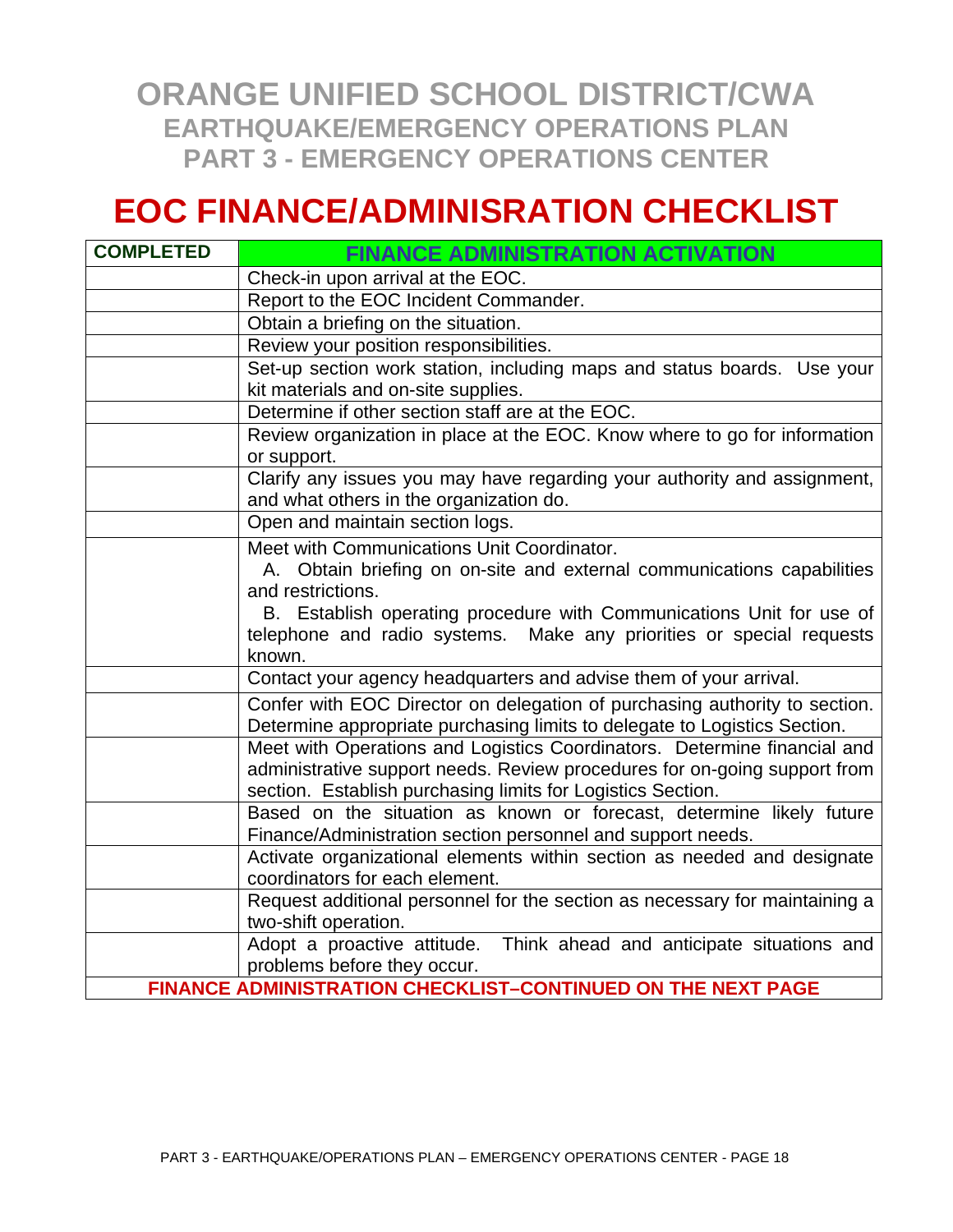| <b>FINANCE ADMINISTRATION CHECKLIST - CONTINUED</b> |                                                                                                                                                                                                                       |
|-----------------------------------------------------|-----------------------------------------------------------------------------------------------------------------------------------------------------------------------------------------------------------------------|
| <b>COMPLETED</b>                                    | <b>FINANCE ADMINISTRATION OPERATIONAL DUTIES</b>                                                                                                                                                                      |
|                                                     | Ensure that section logs and files are maintained.                                                                                                                                                                    |
|                                                     | Carry out responsibilities of Finance/Administrative Section units that are                                                                                                                                           |
|                                                     | not currently activated.<br>Anticipate potential situation changes, such as severe aftershocks, in all                                                                                                                |
|                                                     | section planning. Develop a backup plan for all plans and procedures<br>requiring off-site communications.                                                                                                            |
|                                                     | Keep up to date on situation and resources associated with your section.<br>Maintain current status at all times.                                                                                                     |
|                                                     | Maintain current displays associated with your area.<br>Make sure that<br>information reports or displays you prepare are clear and understandable.                                                                   |
|                                                     | Provide situation and resources information to the Planning Section on a<br>periodic basis or as the situation requires.                                                                                              |
|                                                     | Make sure that all contacts with the media are fully coordinated first with the<br>emergency Public Information Officer.                                                                                              |
|                                                     | Participate in Director's action planning meetings.                                                                                                                                                                   |
|                                                     | Conduct periodic briefings for section. Ensure that all organizational<br>elements are aware of priorities.                                                                                                           |
|                                                     | Monitor section activities and adjust section organization as appropriate.                                                                                                                                            |
|                                                     | Resolve problems that arise in conduct of section responsibilities.                                                                                                                                                   |
|                                                     | Brief EOC Director on major problem areas that now need or will require<br>solutions.                                                                                                                                 |
|                                                     | Share status information with other sections as appropriate.                                                                                                                                                          |
|                                                     | Keep agency administrators apprised of overall financial situation.                                                                                                                                                   |
|                                                     | Brief your relief at shift change time.                                                                                                                                                                               |
|                                                     |                                                                                                                                                                                                                       |
| <b>COMPLETED</b>                                    | <b>FINANCE ADMINISTRATION DEACTIVATION</b>                                                                                                                                                                            |
|                                                     | Authorize deactivation of organizational elements within the section when<br>they are no longer required. Ensure that any open actions are handled by<br>section or transferred to other EOC elements as appropriate. |
|                                                     | Ensure that any open actions are assigned to the appropriate agency or<br>element for follow-on support.                                                                                                              |
|                                                     | Ensure that any required forms or reports are completed prior to your<br>release and departure.                                                                                                                       |
|                                                     | Be prepared to provide input to the After-Action Report.                                                                                                                                                              |
|                                                     | Deactivate the Section and close out logs when authorized by the EOC<br>Incident Commander.                                                                                                                           |